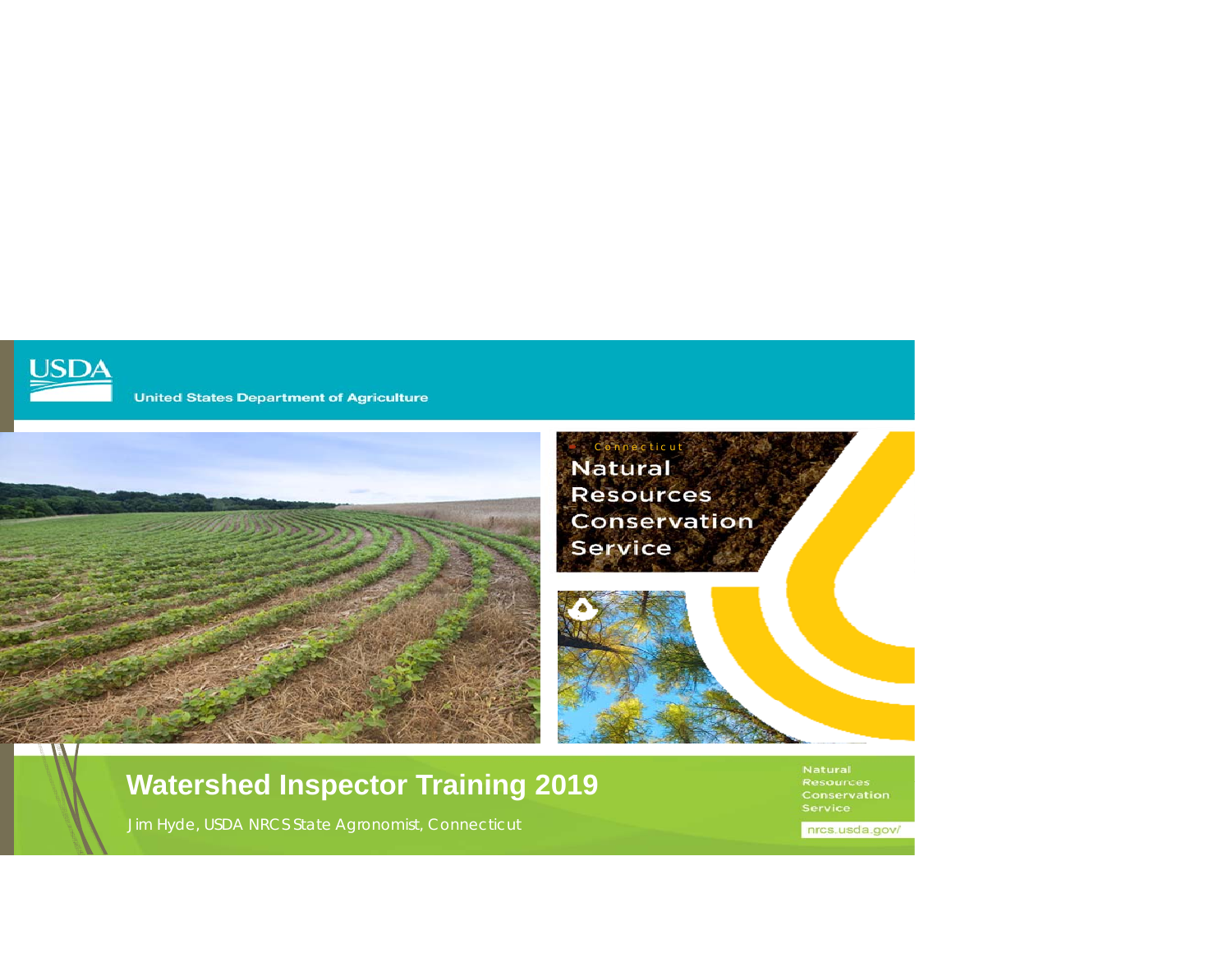# Farm Bill Funding Opportunities & Agricultural Properties

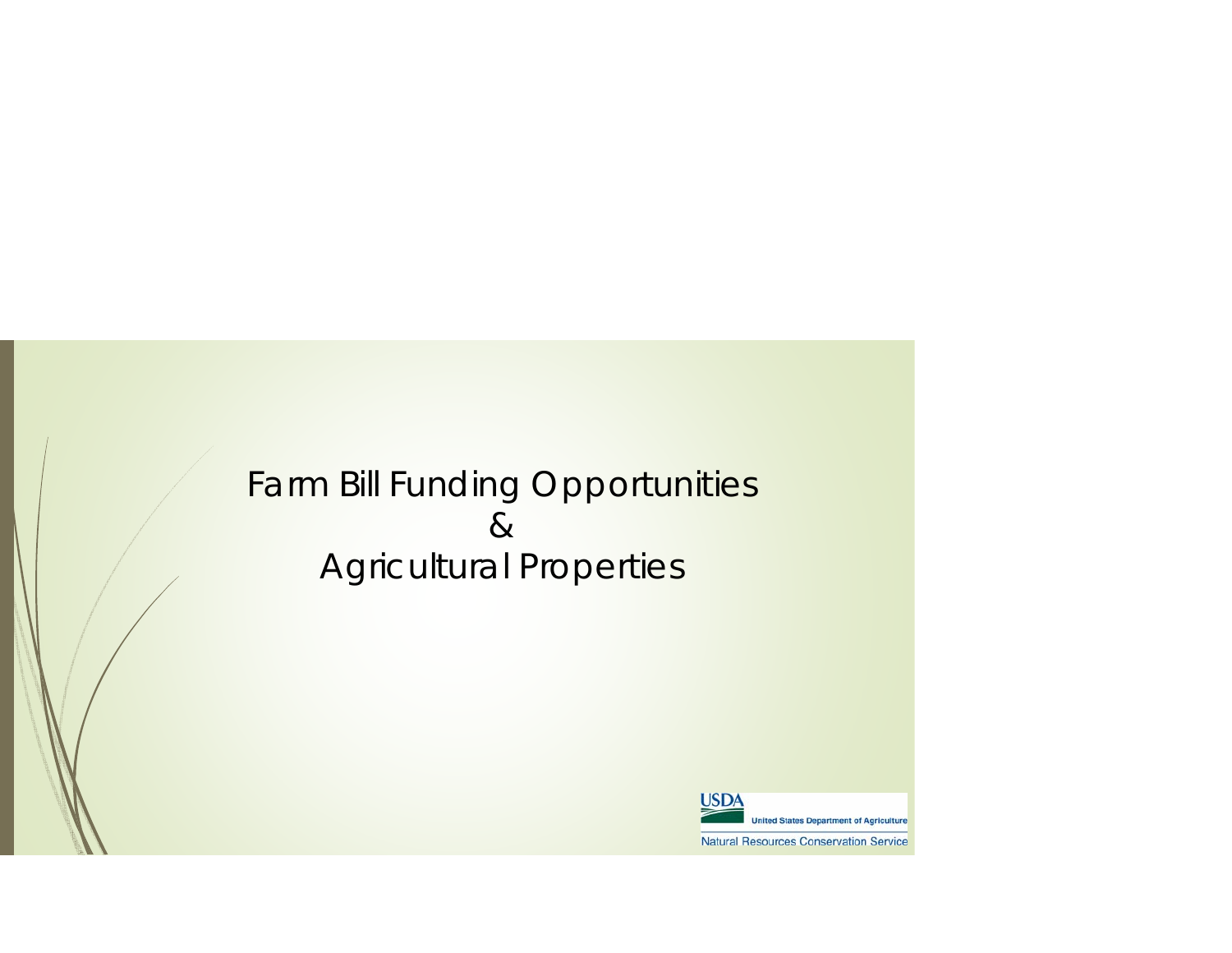### Farm Bill Funding Opportunities

2018 Farm Bill (Dec 20, 2018) Re-signed every five years.... or so.

Significant Programs from NRCS (other programs available

- 29 different agencies in the Department)

Farm and Producer and Land must meet eligibility

- Income less than current threshold (\$900,000)
- Soil Erosion plan
- Wetlands protection

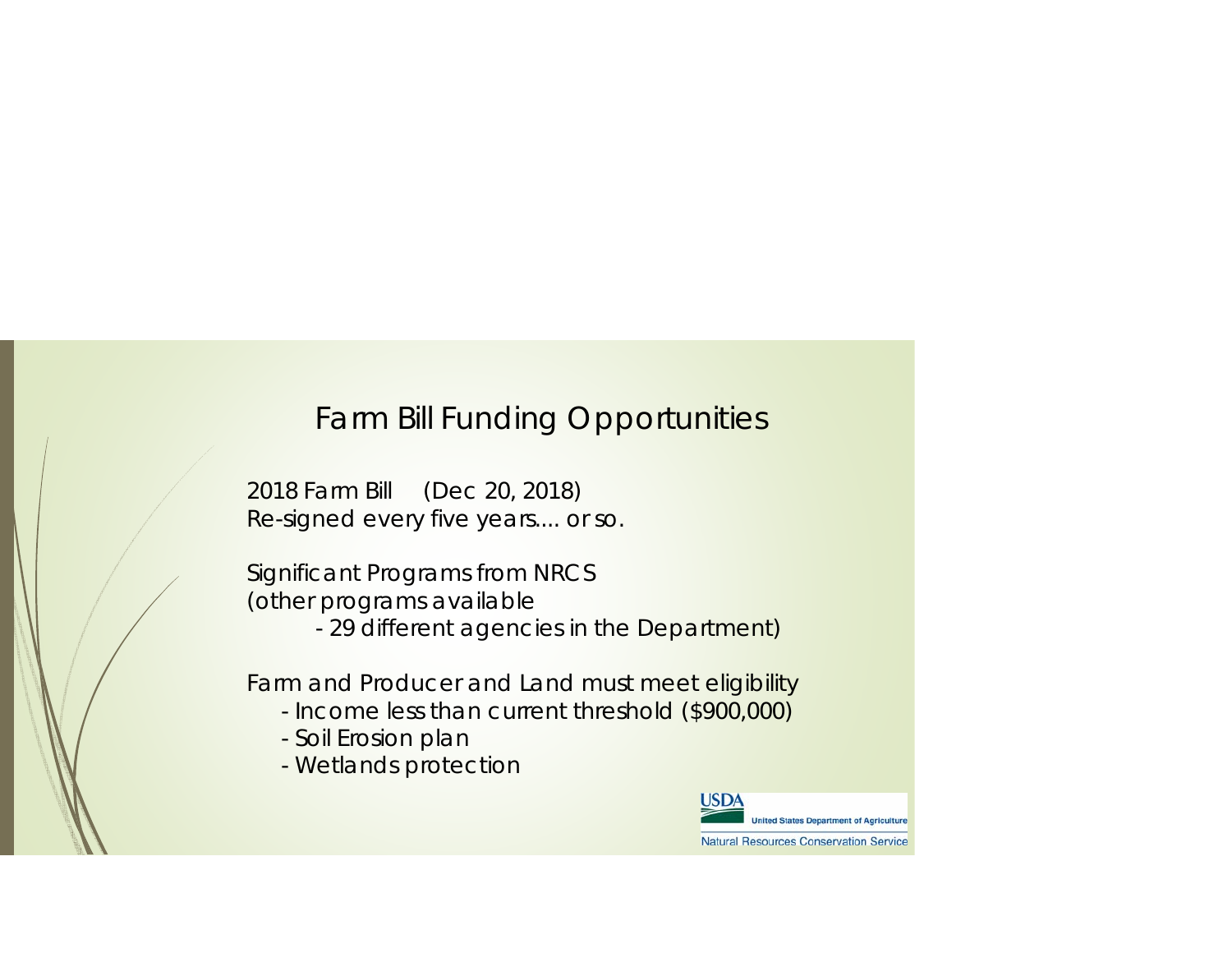## Farm Bill Funding Opportunities

| <b>AMA: Ag Management Assistance</b>                                                                                              |
|-----------------------------------------------------------------------------------------------------------------------------------|
| helps farms with specific production/environmental projects                                                                       |
| CSP: Conservation Stewardship Program                                                                                             |
| helps farms maintain or improve existing good practices<br>on the farm                                                            |
| RCPP: Regional Conservation Partnership Program                                                                                   |
| allows partner agencies work with farms to develop EQIP type<br>projects for targeted goals (i.e. water quality or forest health) |
| EQIP: Environmental Quality Incentive Program                                                                                     |
| helps farm come up to environmental compliance with<br>regulations and/or policies                                                |
| IICDA                                                                                                                             |

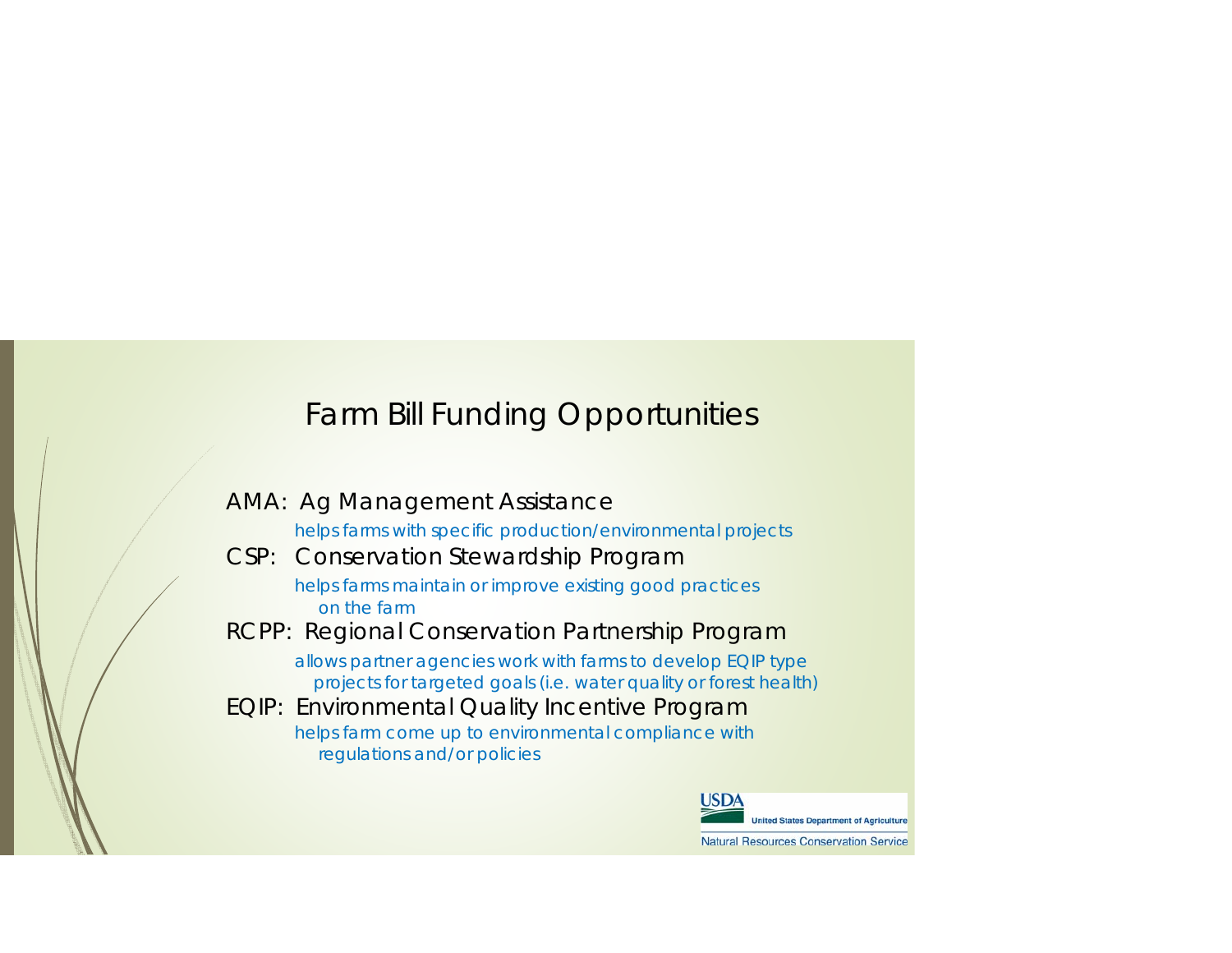# EQIP

Helping farms come up to environmental standards

One of several resources available to farms to help come up to environmental compliance (CT DoAg Programs, EPA 319 Clean Water Funds, USDA FSA Programs/Loans, Grants)

Can be an effective program for farms planning to make changes (already budgeted projects)

Provides planning, some design, and reimbursement... if all requirements are met

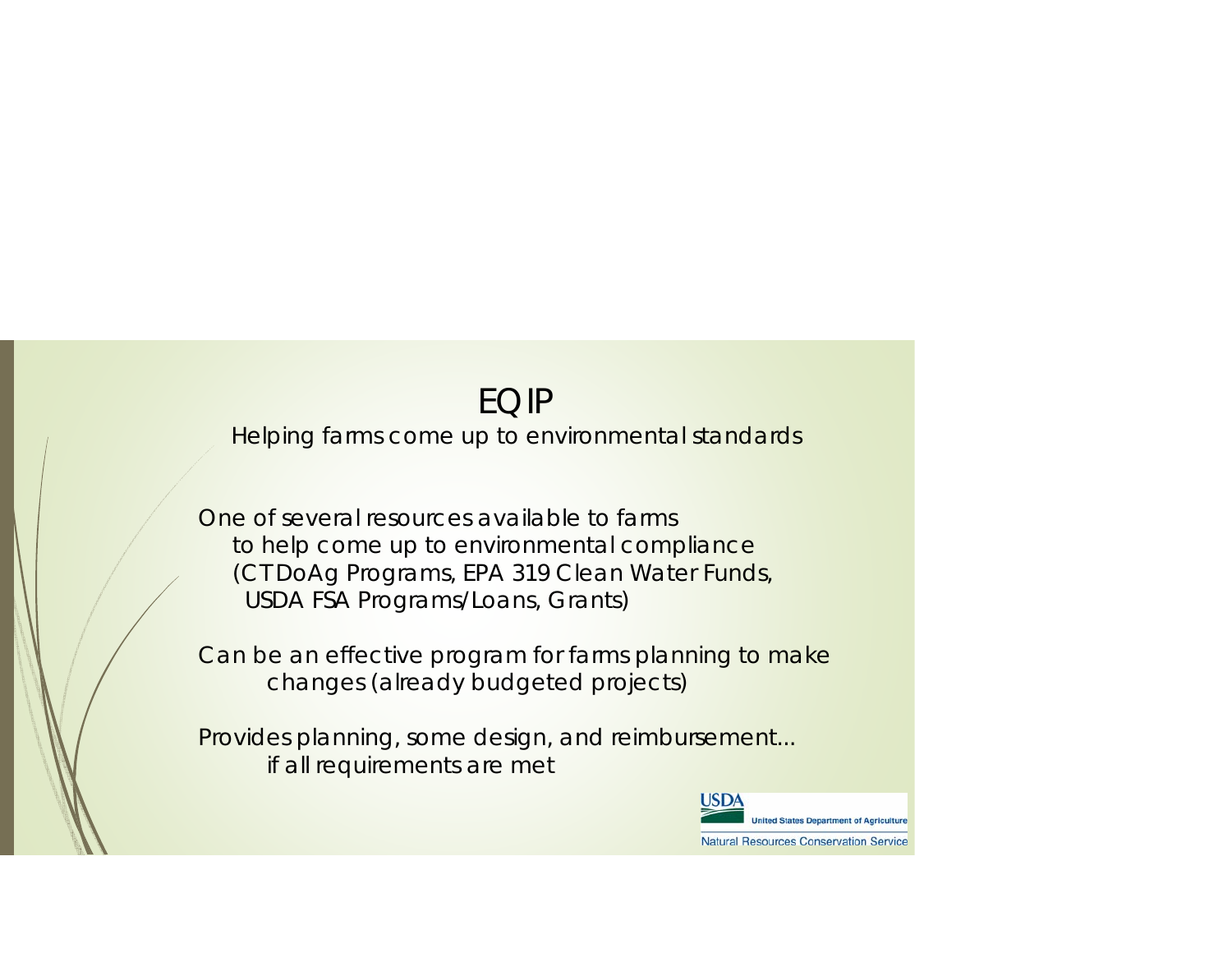## EQIP

Helping farms come up to environmental standards

All projects have standards and criteria Generally try to lump projects into a complete system:

Grazing infrastructure + Grazing Plan & Management (fence – water – seeding – laneways) Manure Storage + Farm Plan & Manure Spreading Plan (scrape alleys – manure storage – diversions)

Not always a 'Quick Fix' Process of planning, eligibility (paperwork), contracting, design, construction (payment), then reimbursement

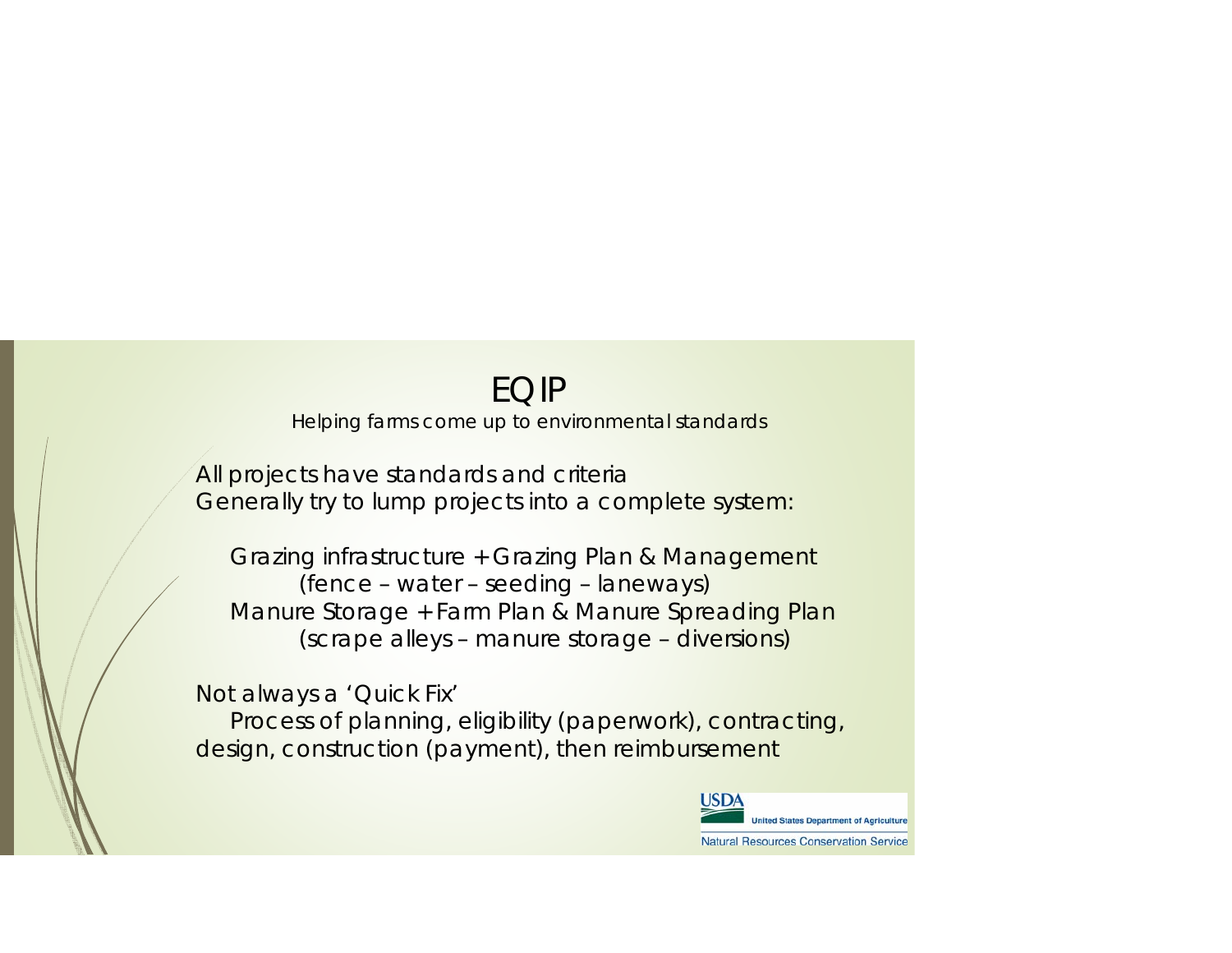### Working with the Farm

The 'Fix' begins with Identifying the problems Developing options or recommendations Communicating with the producer Learn from themListen to their concerns and needs

Many times – once a producer understands the problem, They often come up with the best solutions.

Horse Turnout: ArmoredManure pick up Allows pastures to grow



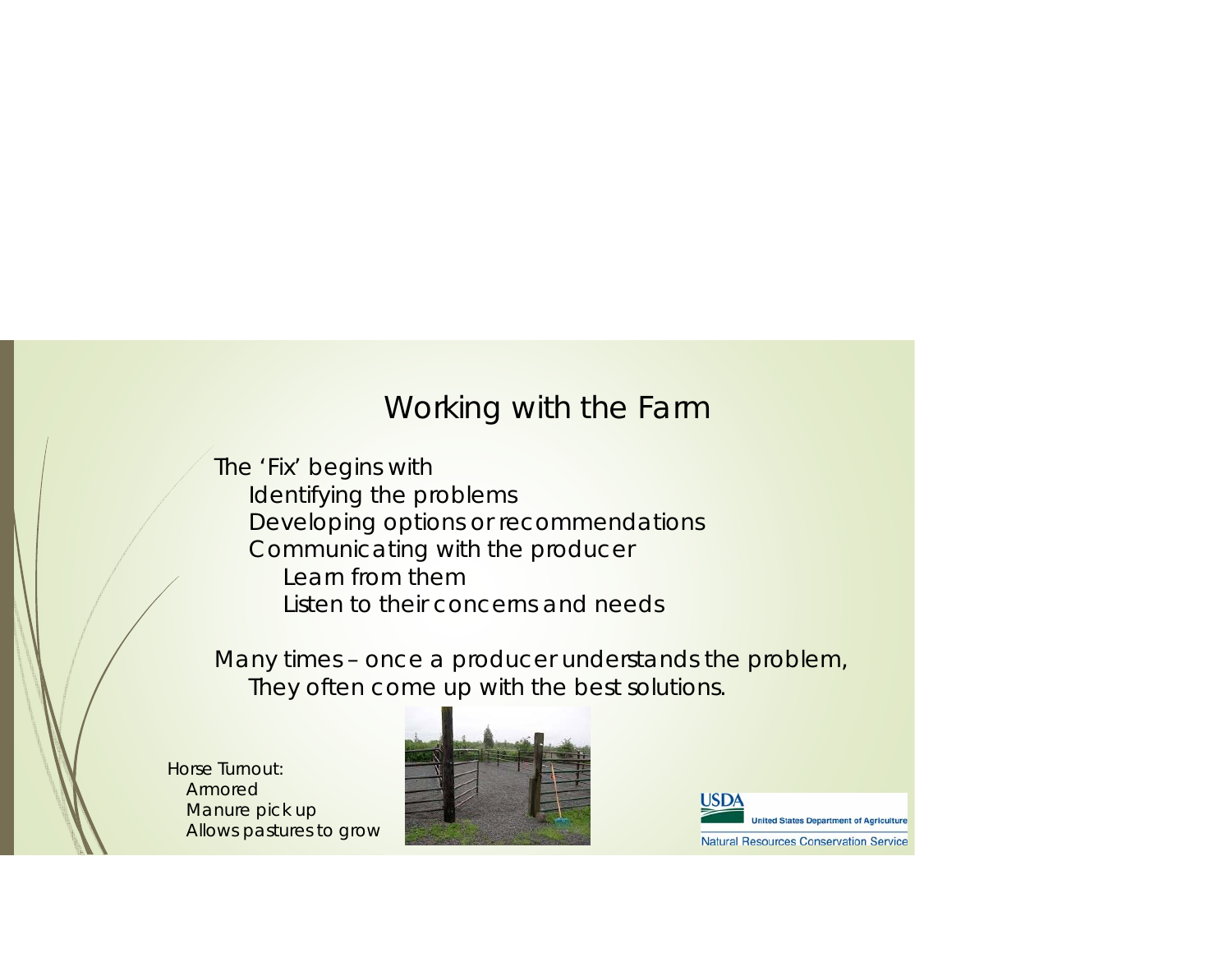### Goal in waste management systems

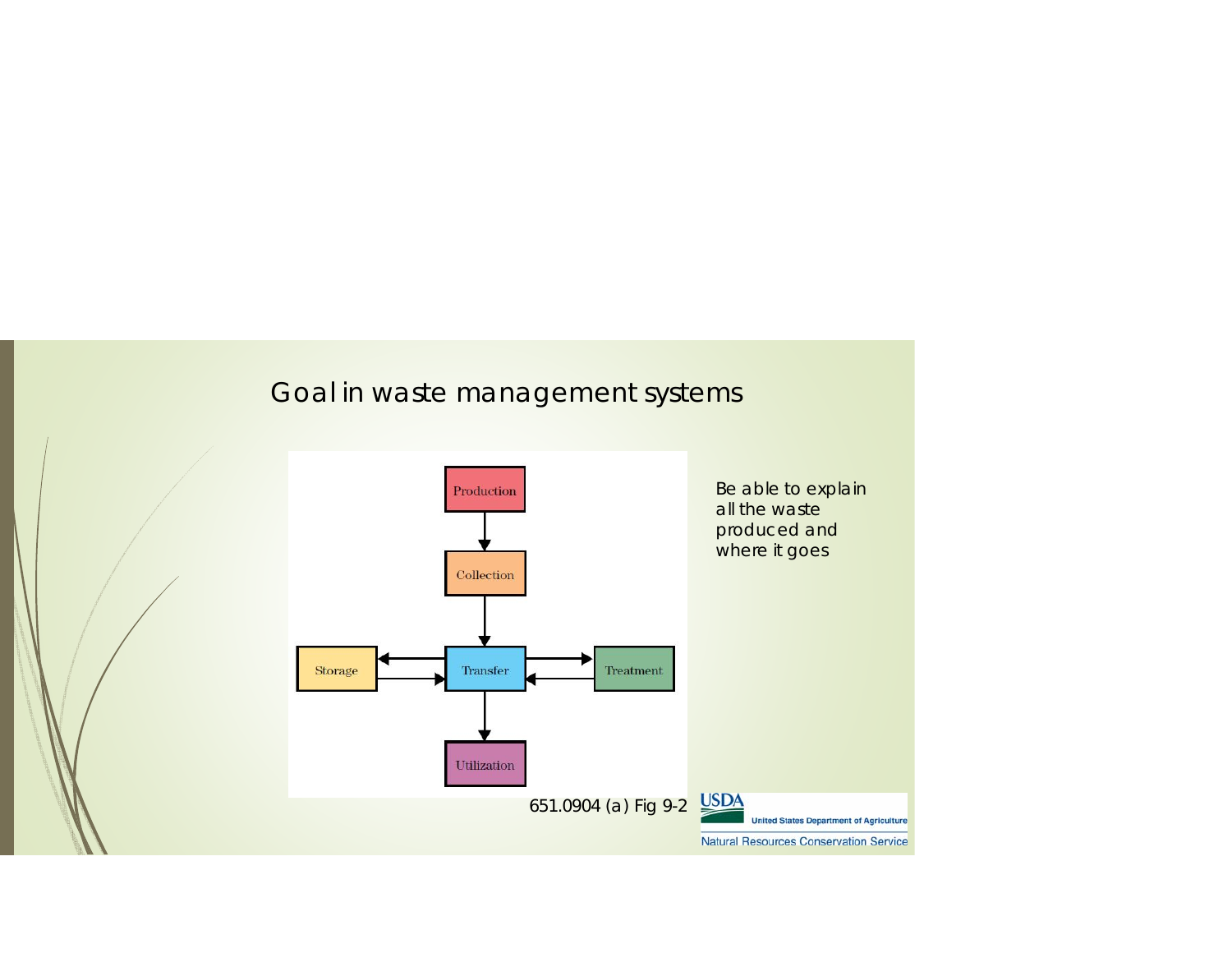#### Common Items on a farm needing <u>Containment</u> (100% capture)



- Animal production area Barn/Barnyard
- Animal Feeding area
- Feed storage area leachate: silage, waste feed
- MilkhouseLine Wash, Floor wash Rinses, Waste milk
- Animal Laneways or Exercise Yards
- MortalitiesCompost, Burial, Inceneration



**Natural Resources Conservation Service**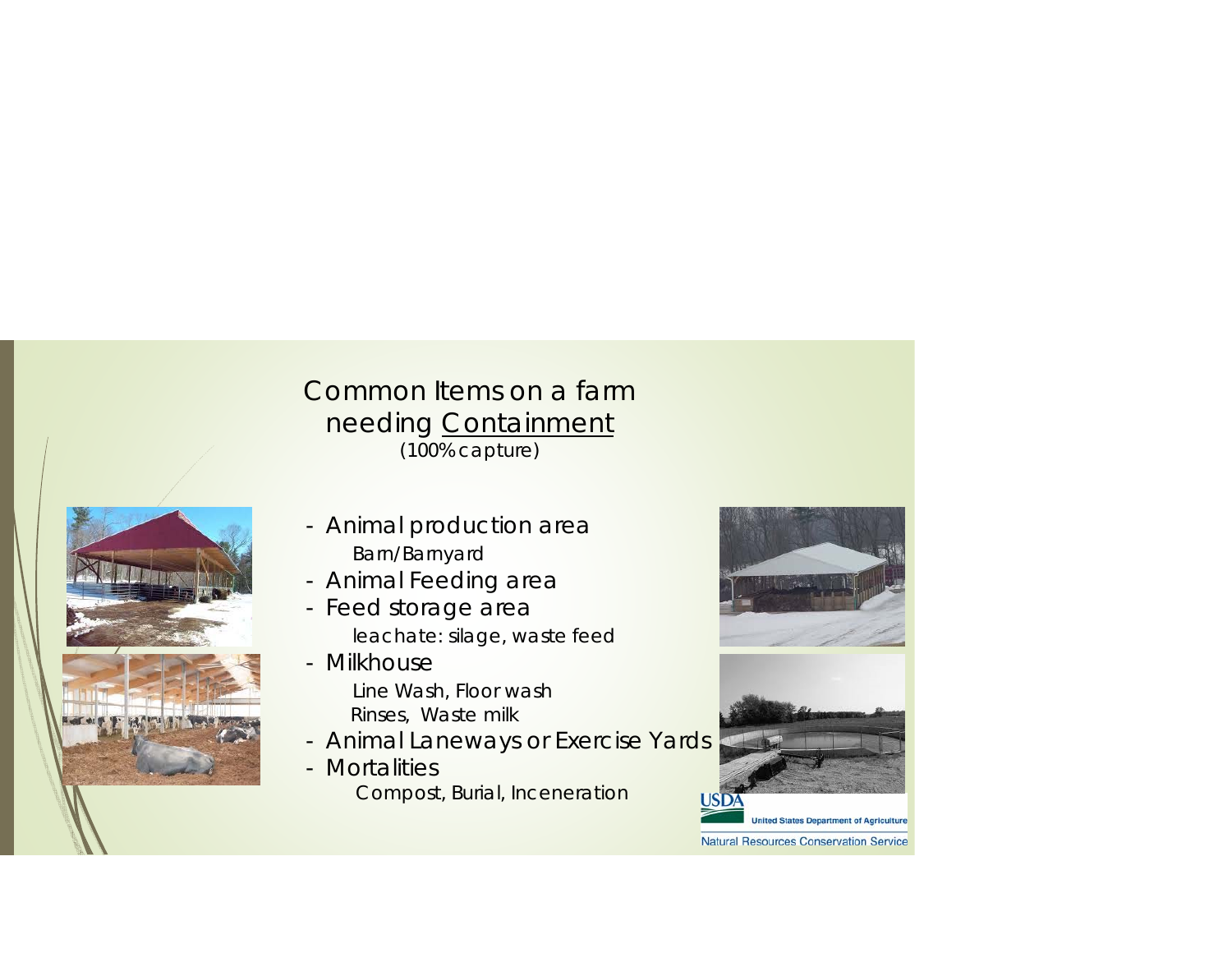#### Common areas on a farmneeding <u>Retention</u> (capture & slow release)



Stormwater runoffRoofsAccess RoadsWork yards/areas Feed Storage Area



CAFOs will need 25 yr/24 hr storm retention Runoff with relatively clean water Generally speaking: sediments only, relatively little to no nutrients from manure

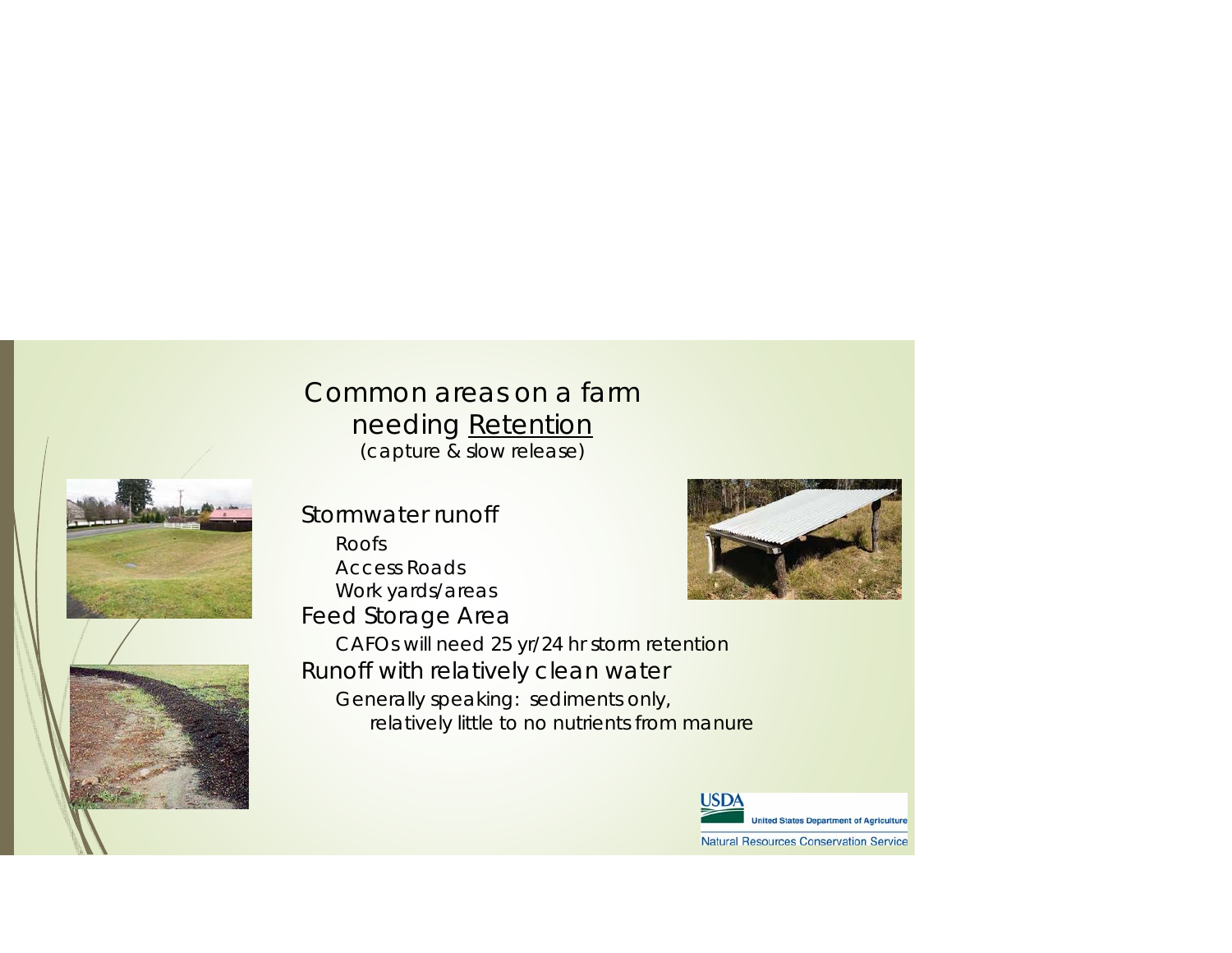#### Can you keep clean water clean? **Diversions Gutters** Pipes **Catchbasins**



#### And keep the dirty water contained?

In-ground lagoons In-ground tanks Above-ground tanks Shelters: roofed and/or contained solids

Can you reduce the storage volume? divert the clean water squeeze/dewater the materials other secondary treatments



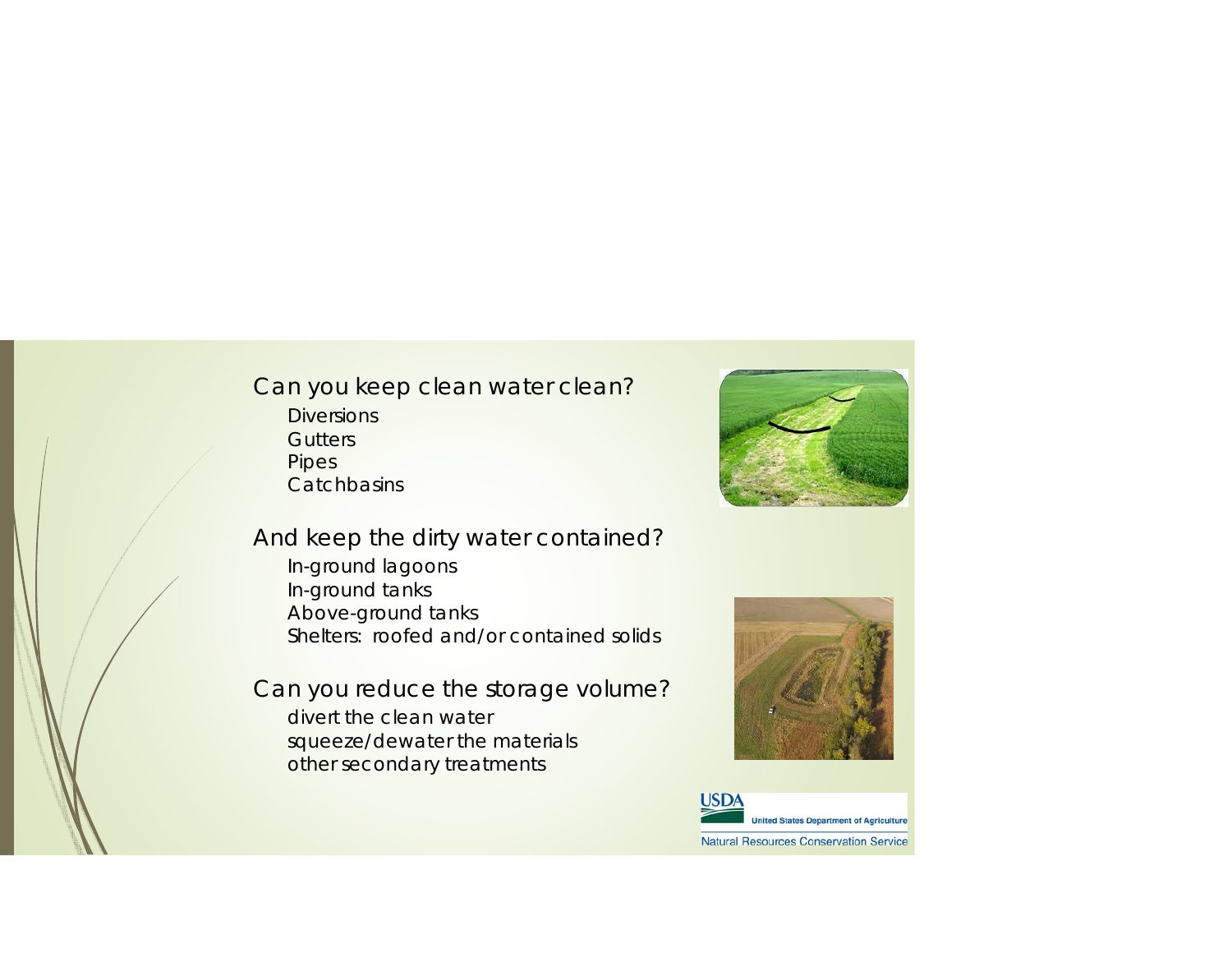## What is generally okay or expected to see on a farm or farm fields?

- Grazing Animals on Grass
- Manure applications for plant growth
- Limited soil exposure
- Prescribed use of chemicals or managements to appropriately develop their crop

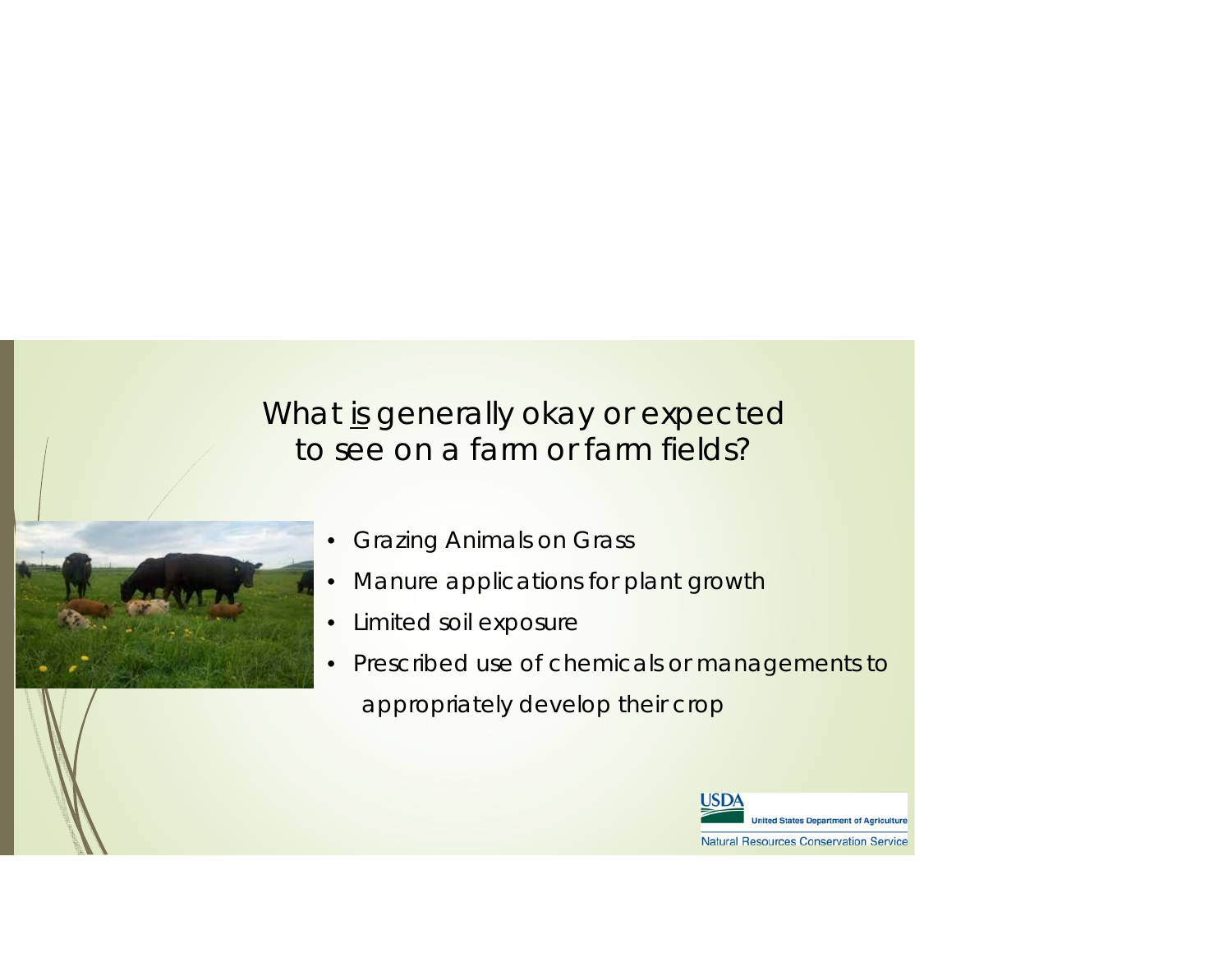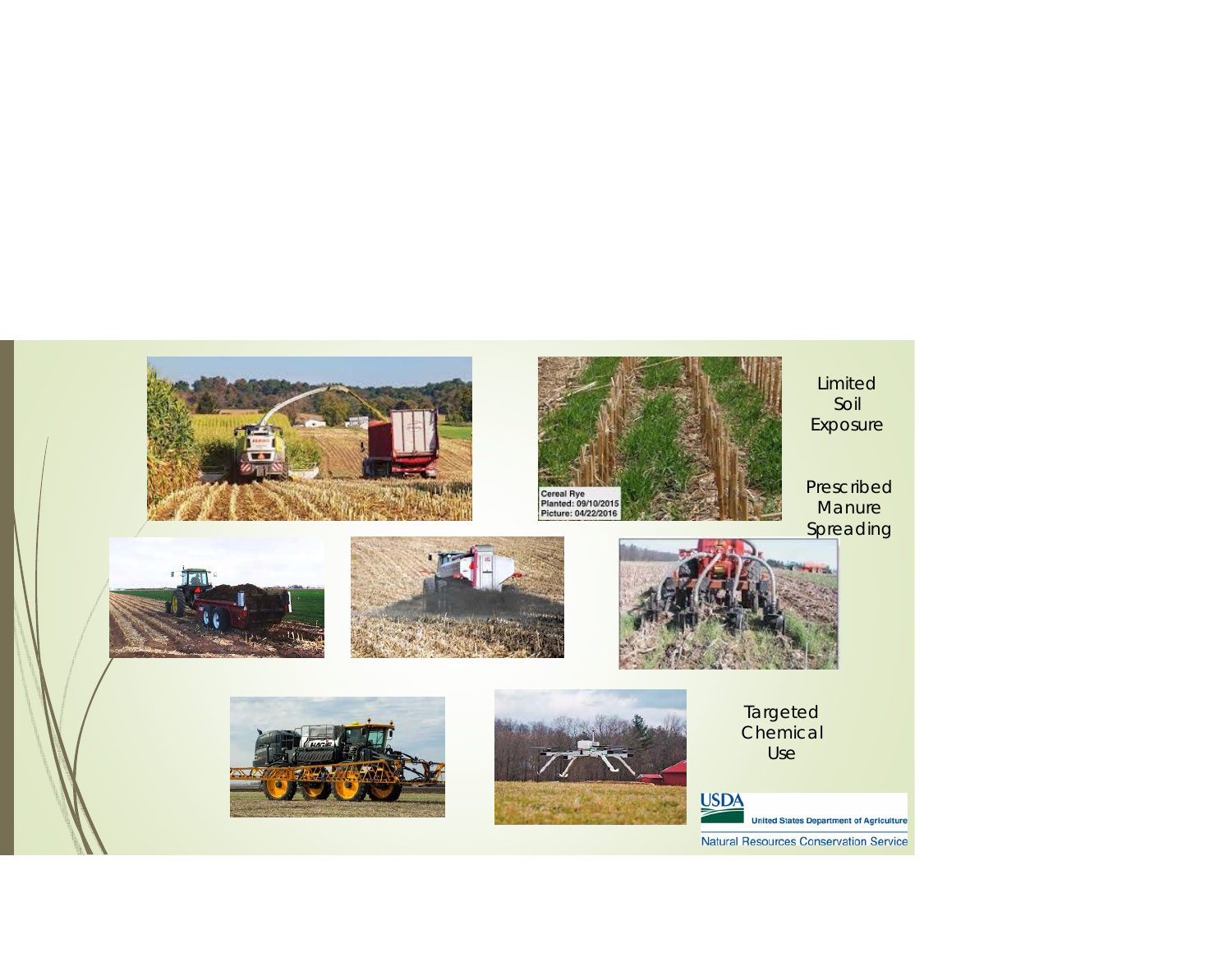## What is not okay or expected to see on a farm or farm fields for Water Quality?

- Exposed soils
- • Gullies or washouts
	- Dumping trash or manures manures are generally productive if used for their plant nutrient value
- Over-use of products or chemical spraying on a schedule vs spraying for need or documented threat or pressure (scouting/weather modeling)

ited States Department of Agricultur

**Natural Resources Conservation Service** 

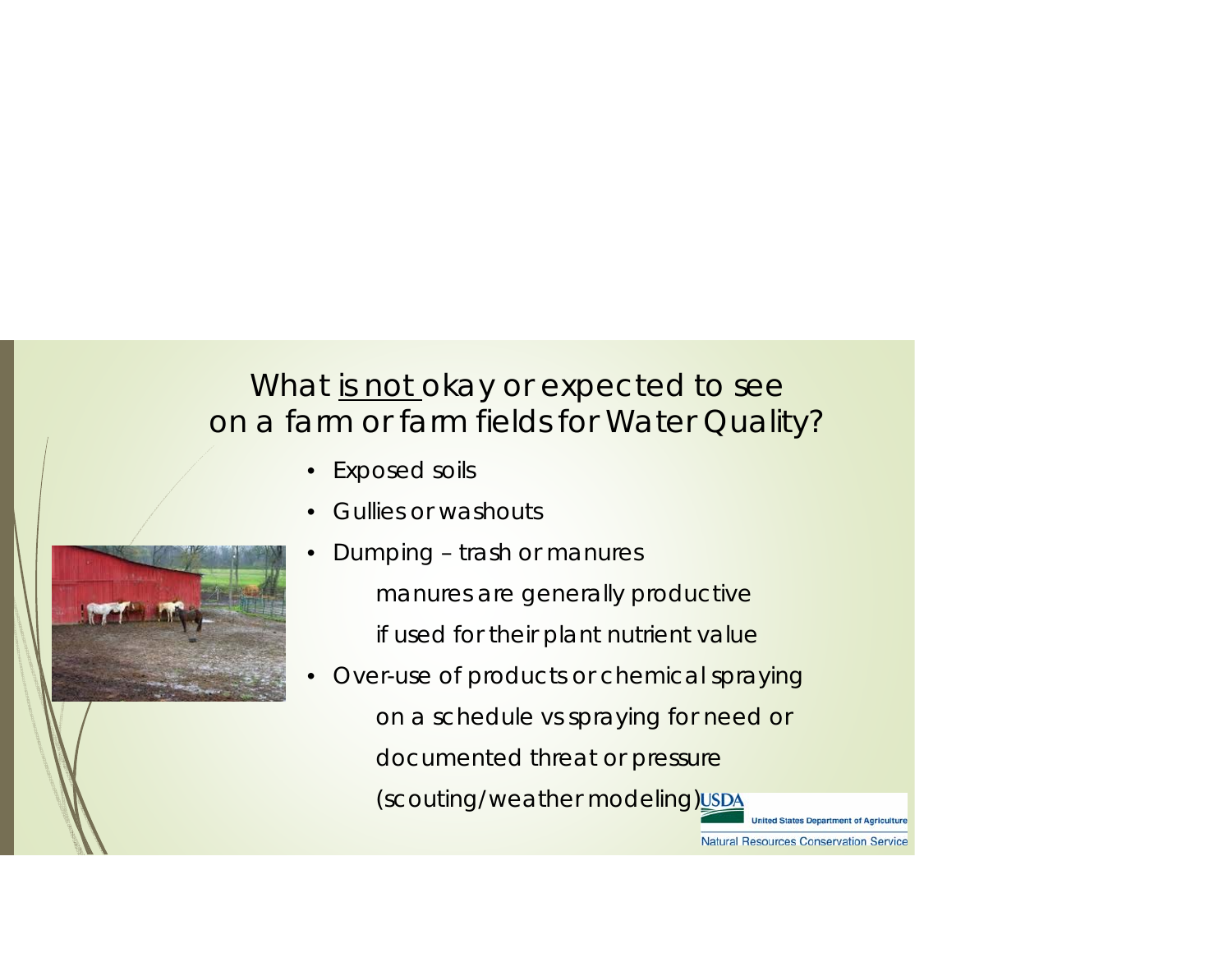

### Common Problem Areas

Manure piles without a plan - they just 'disappear' on their own



Animal yards without soil protection or manure collection

'Pastures' without grass





Manure on frozen ground (no infiltration)

\* is used in emergency / overflow prevention<br>USDA

**United States Department of Agriculture** Natural Resources Conservation Service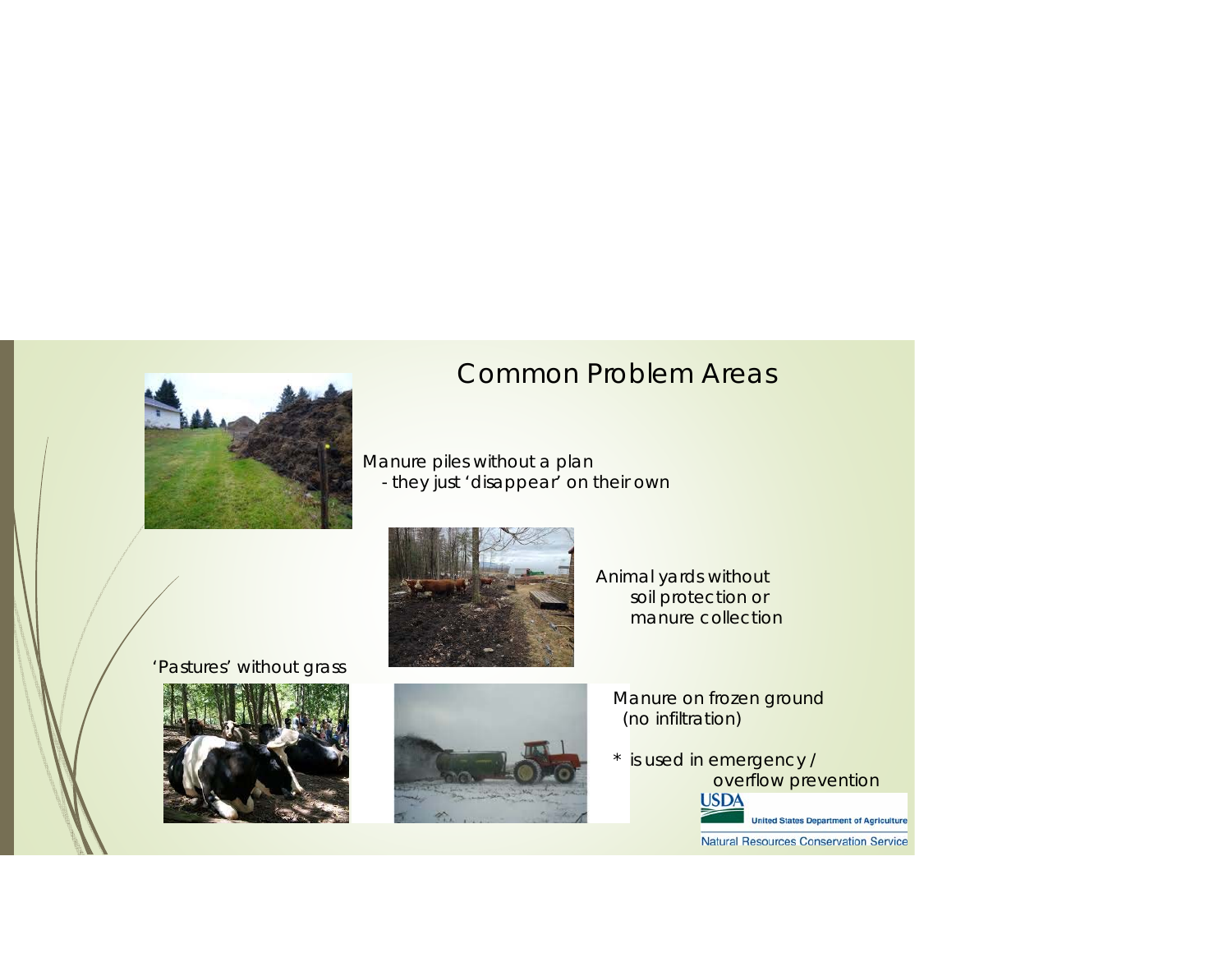## Some Example Problems & Possible Solutions

- $\bullet$ Animals accessing water
- •Manure storage on farm or in-field stacking
- •Animal yards
- •Erosion



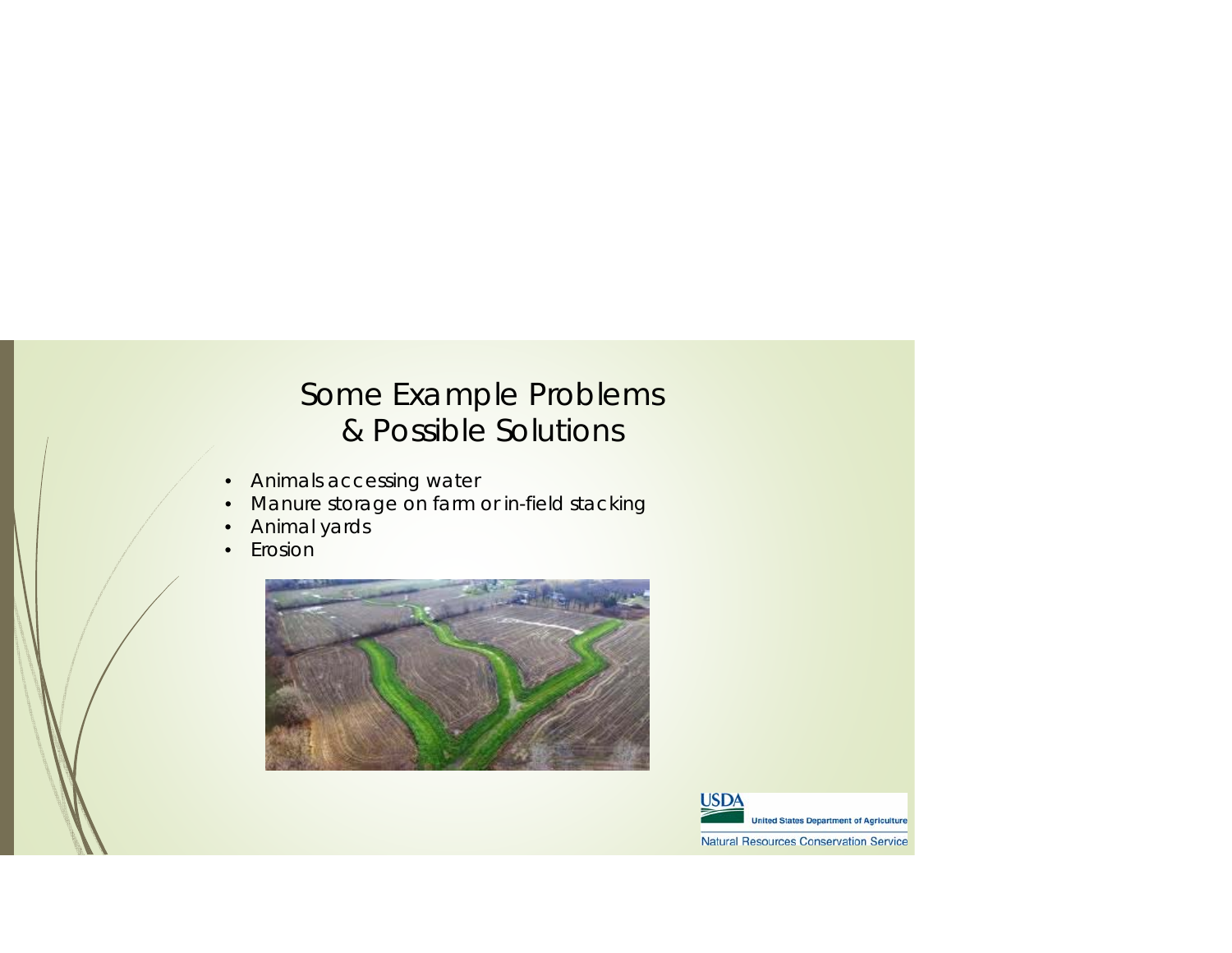

Full access to water is discouraged

Limited access...



Or if possible, remove access to water. Alternate water source - with armor to prevent muc





Armored stream crossing - with limited access (fences)

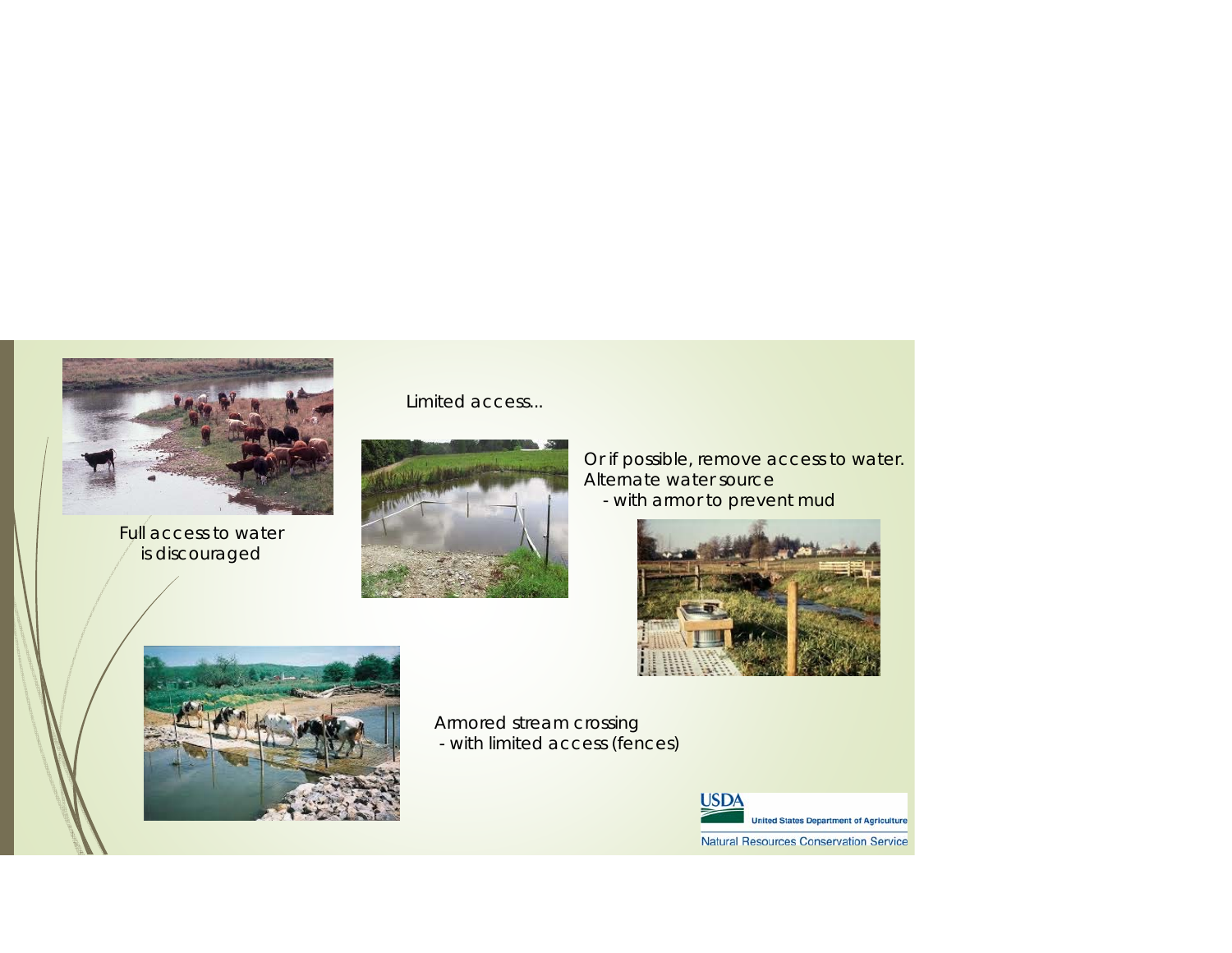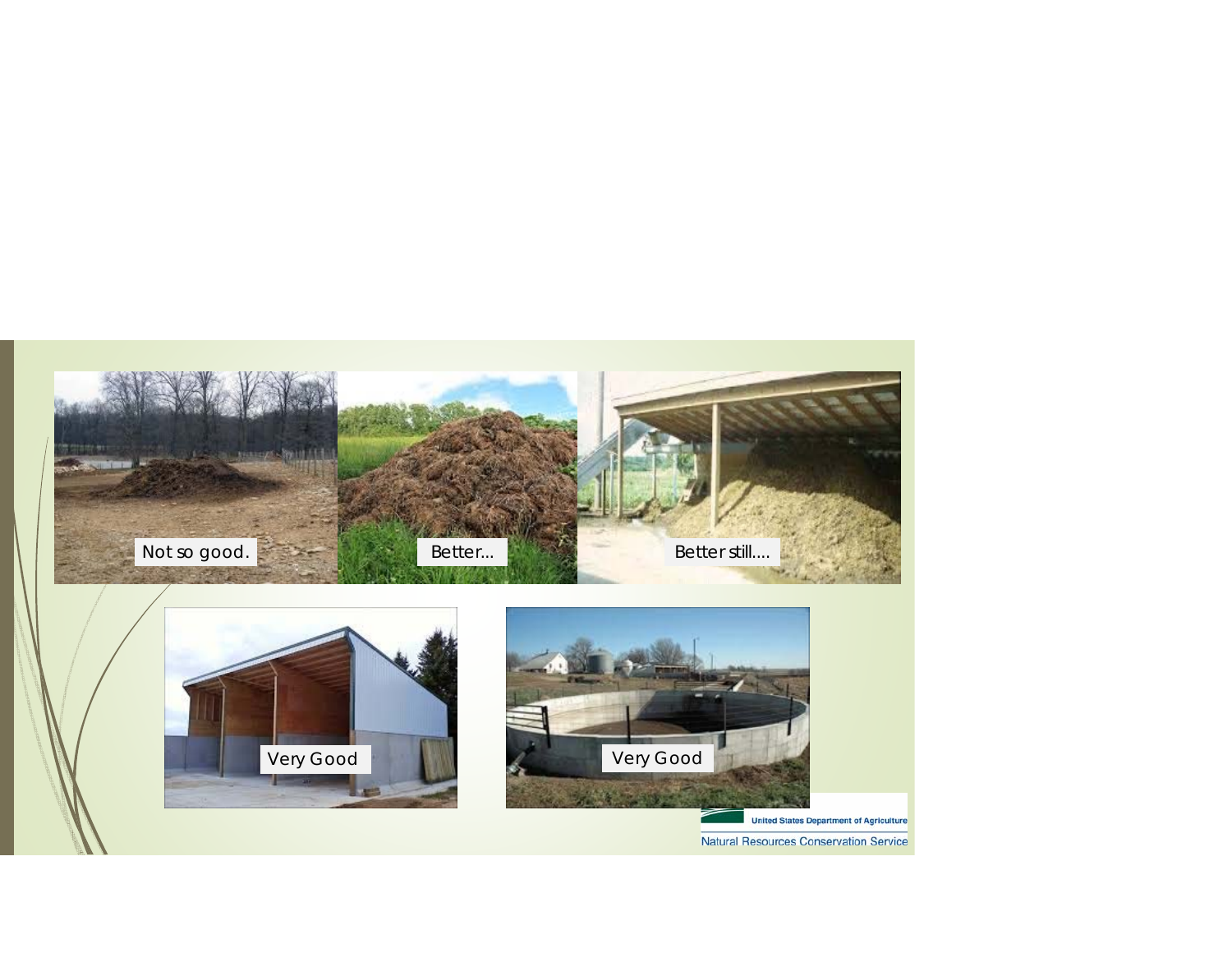



Armored soil (but no restriction)



Add bedding to prevent<br>mud, keep animals clean



**United States Department of Agriculture** Natural Resources Conservation Service